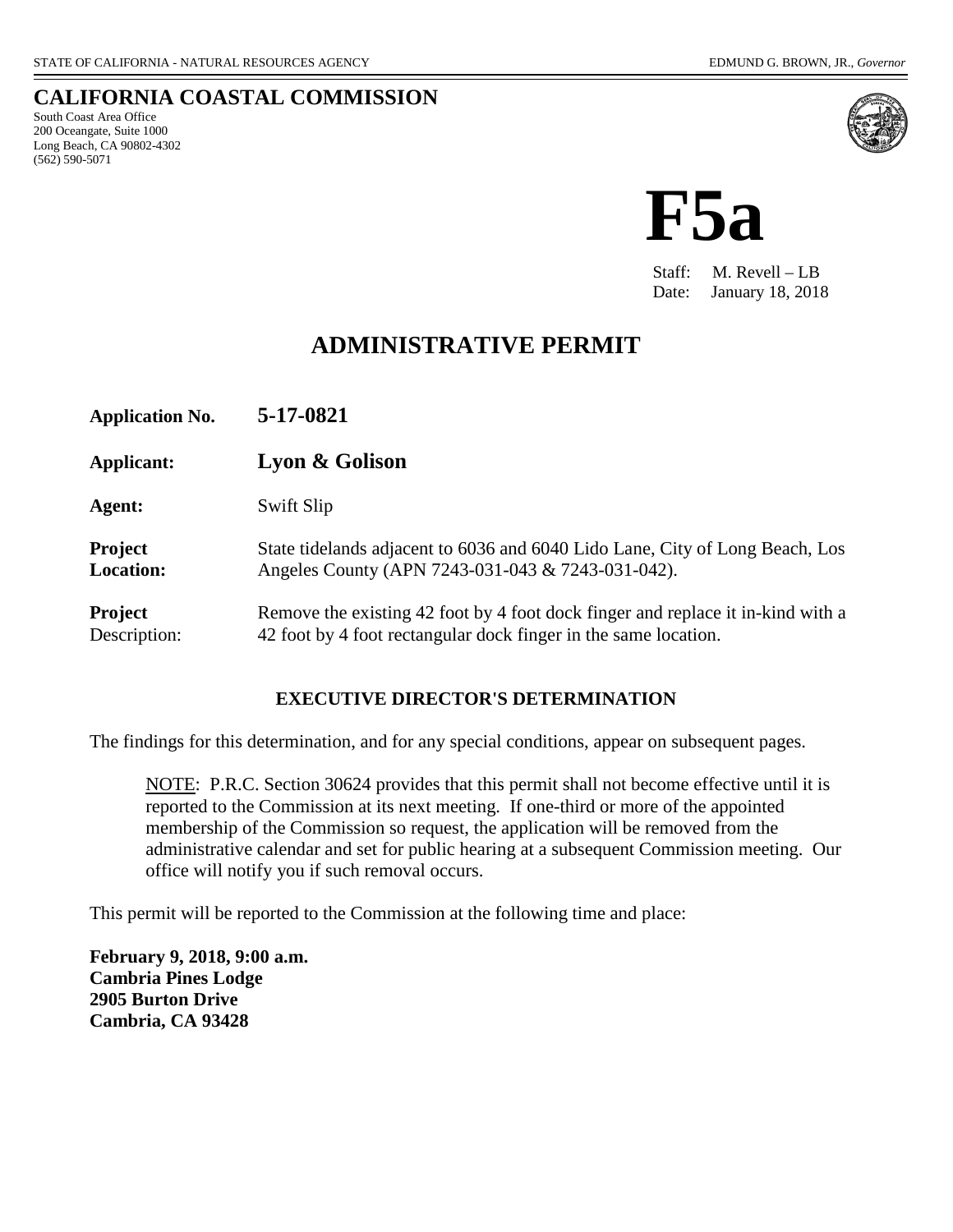#### IMPORTANT - Before you may proceed with development, the following must occur:

Pursuant to 14 Cal. Admin. Code Sections 13150(b) and 13158, you must sign the enclosed duplicate copy acknowledging the permit's receipt and accepting its contents, including all conditions, and return it to our office. Following the Commission's meeting, and once we have received the signed acknowledgement and evidence of compliance with all special conditions, we will send you a Notice of Administrative Permit Effectiveness.

#### **BEFORE YOU CAN OBTAIN ANY LOCAL PERMITS AND PROCEED WITH DEVELOPMENT, YOU MUST HAVE RECEIVED BOTH YOUR ADMINISTRATIVE PERMIT AND THE NOTICE OF PERMIT EFFECTIVENESS FROM THIS OFFICE.**

 John Ainsworth Executive Director

 by: Mandy Revell Coastal Program Analyst

#### **STANDARD CONDITIONS:**

This permit is granted subject to the following standard conditions:

- 1. **Notice of Receipt and Acknowledgment.** The permit is not valid and development shall not commence until a copy of the permit, signed by the permittee or authorized agent, acknowledging receipt of the permit and acceptance of the terms and conditions, is returned to the Commission office.
- 2. **Expiration.** If development has not commenced, the permit will expire two years from the date the Commission voted on the application. Development shall be pursued in a diligent manner and completed in a reasonable period of time. Application for extension of the permit must be made prior to the expiration date.
- 3. **Interpretation.** Any questions of intent or interpretation of any term or condition will be resolved by the Executive Director or the Commission.
- 4. **Assignment.** The permit may be assigned to any qualified person, provided assignee files with the Commission an affidavit accepting all terms and conditions of the permit.
- 5. **Terms and Conditions Run with the Land.** These terms and conditions shall be perpetual, and it is the intention of the Commission and the permittee to bind all future owners and possessors of the subject property to the terms and conditions.

**SPECIAL CONDITIONS:** See pages five through seven.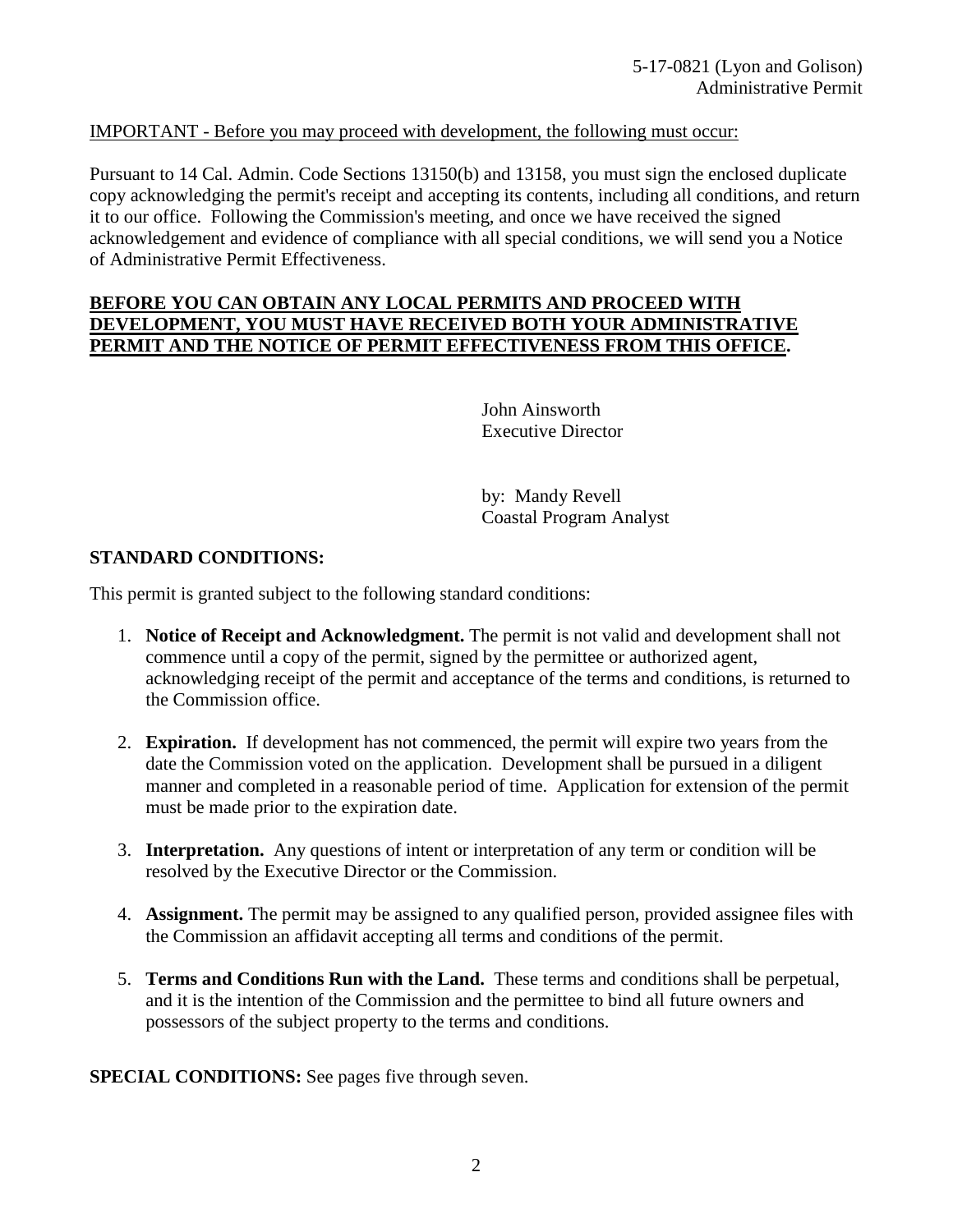### **EXECUTIVE DIRECTOR'S DETERMINATION (continued):**

The Executive Director hereby determines that the proposed development is a category of development, which, pursuant to PRC Section 30624, qualifies for approval by the Executive Director through the issuance of an Administrative Permit. Subject to Standard and Special Conditions as attached, said development is in conformity with the provisions of Chapter 3 of the Coastal Act of 1976 and will not have any significant impacts on the environment within the meaning of the California Environmental Quality Act. If located between the nearest public road and the sea, this development is in conformity with the public access and public recreation policies of Chapter 3.

# **FINDINGS FOR EXECUTIVE DIRECTOR'S DETERMINATION:**

### **A. PROJECT DESCRIPTION**

The applicant proposes to remove the existing deteriorated 42 foot by 4 foot dock finger and replace it in-kind with a new rectangular dock finger of the same size in the same location **[\(Exhibit 2\)](https://documents.coastal.ca.gov/reports/2018/2/F5a/F5a-2-2018-exhibits.pdf)**. There will be no change to the existing dock float configuration. No dredging or bottom disturbance is proposed or permitted.

The dock finger is connected to an existing private marina and existing bulkhead which is utilized by the local private residents in Alamitos Bay. The subject dock finger is located between 6036 and 6040 Lido Lane adjacent to Naples Island in southeast Long Beach **[\(Exhibit 1\)](https://documents.coastal.ca.gov/reports/2018/2/F5a/F5a-2-2018-exhibits.pdf)**. The dock float is an existing use and is used for recreational boating purposes. **Special Condition 1** requires the applicant to implement best management practices during construction and post-construction in order to avoid any significant adverse effects to marine resources. Therefore, as proposed and conditioned herein, the development will not have any significant adverse effects on marine resources.

There is no direct public pedestrian access to public tidelands through the subject site as the private dock is located between two private residential properties with a private dock. However, public access to the State Tidelands adjacent to the proposed dock float improvement is available near the site from Perugia Walk, located approximately 180 feet to the east. The proposed project will neither reduce nor enhance public access and recreation.

The proposed project has received the approval of the City of Long Beach Marine Bureau (9/1/2017) and is subject to approval from the Long Beach Department of Development Services. The City is developing a dock float and pier lease program for the limited-term private use and occupation of State tidelands for development associated with recreational boating activities (i.e., private docks and piers). The program would establish appropriate fees in relation to the lease area and temporal length of each lease and all revenue would be deposited into the City's Tidelands Fund to be utilized for public access improvements in the City of Long Beach. Because the development associated with this permit is private use of State tidelands which impacts public access within Alamitos Bay, **Special Condition 2** requires the applicant to provide mitigation in the form of a lease fee to the City, should the City implement such a lease program. Only as conditioned is the project consistent with the Chapter 3 policies of the Coastal Act.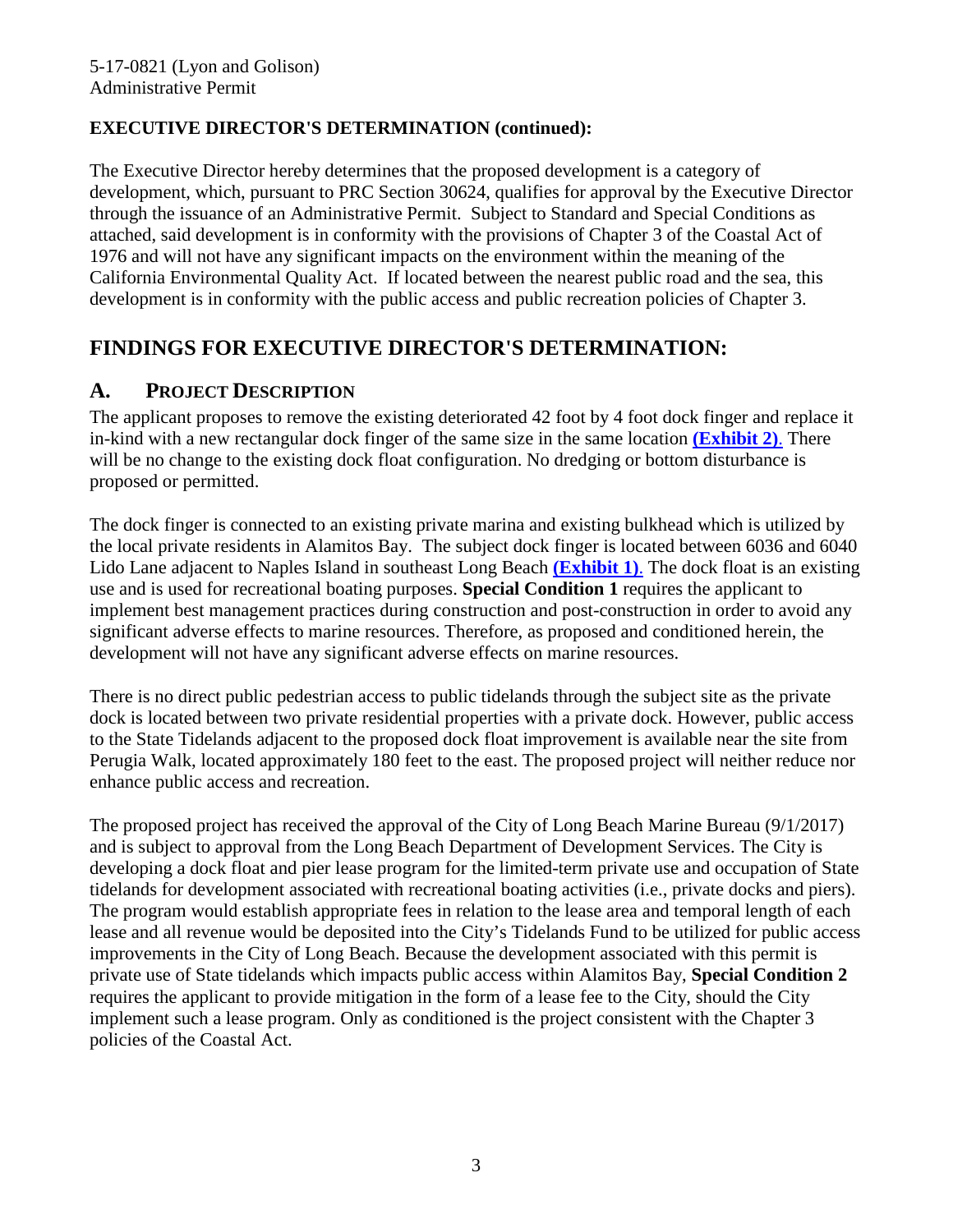An underwater survey conducted by Diveworks on October 15, 2017 documented three patches of eelgrass (Zostera marina) to the north, east, and west of the existing dock finger, but outside the project area **[\(Exhibit 3\)](https://documents.coastal.ca.gov/reports/2018/2/F5a/F5a-2-2018-exhibits.pdf)**. No eelgrass was observed growing immediately under the dock finger, or within 10 feet of the subject dock finger. In addition, no work is proposed to the existing soft-bottom habitat associated with this project, and the impacts resulting from like-for-like replacement of a dock finger are minimal. Thus, Commission staff has determined that there will not likely be any eelgrass impacts from the proposed work. A pre-construction *Caulerpa taxifolia* survey was also completed by Diveworks on October 15, 2017. No *Caulerpa taxifolia* was discovered in the project area.

# **B. PUBLIC RECREATION/MARINE RESOURCES**

The proposed recreational boat dock improvements and its associated structures are an allowable and encouraged marine related use. There will be no new fill of coastal waters or water coverage. The proposed development has been conditioned to minimize any significant adverse effect the project may have on the environment by avoiding or mitigating impacts upon sensitive marine resources, such as eelgrass. There are no feasible less environmentally damaging alternatives available. The project will not significantly adversely impact eelgrass beds and will not contribute to the dispersal of the invasive aquatic algae, *Caulerpa taxifolia*. Further, as proposed and conditioned, the project, which is to be used solely for recreational boating purposes, conforms with Sections 30224 and 30233 of the Coastal Act.

## **C. PUBLIC ACCESS**

As conditioned, the proposed development will not have any new adverse impact on public access to the coast or to nearby recreational facilities. Thus, as conditioned, the proposed development conforms with Sections 30210 through 30214, Sections 30220 through 30224, and 30252 of the Coastal Act.

## **D. WATER QUALITY**

The proposed dock work will be occurring on or within coastal waters. The proposed development has a potential for a discharge of polluted runoff from the project site into coastal waters. The development, as proposed and as conditioned, incorporates best management practices (BMPs) to minimize the effect of construction and post-construction activities on the marine environment. These BMPs include, but are not limited to, the appropriate management of equipment and construction materials and for the use of post-construction best management practices to minimize the project's adverse impact on coastal waters. Therefore, the proposed development, as conditioned, conforms with Sections 30230 and 30231 of the Coastal Act regarding the protection of water quality to promote the biological productivity of coastal waters and to protect human health.

# **E. LOCAL COASTAL PROGRAM**

A coastal development permit is required from the Commission for the proposed development because it is located within the Commission's area of original jurisdiction. The Commission's standard of review for the proposed development is the Chapter 3 policies of the Coastal Act. The City of Long Beach certified LCP is advisory in nature and may provide guidance. The Commission certified the City of Long Beach LCP on July 22, 1980. As conditioned, the proposed development is consistent with Chapter 3 of the Coastal Act and with the certified LCP for the area.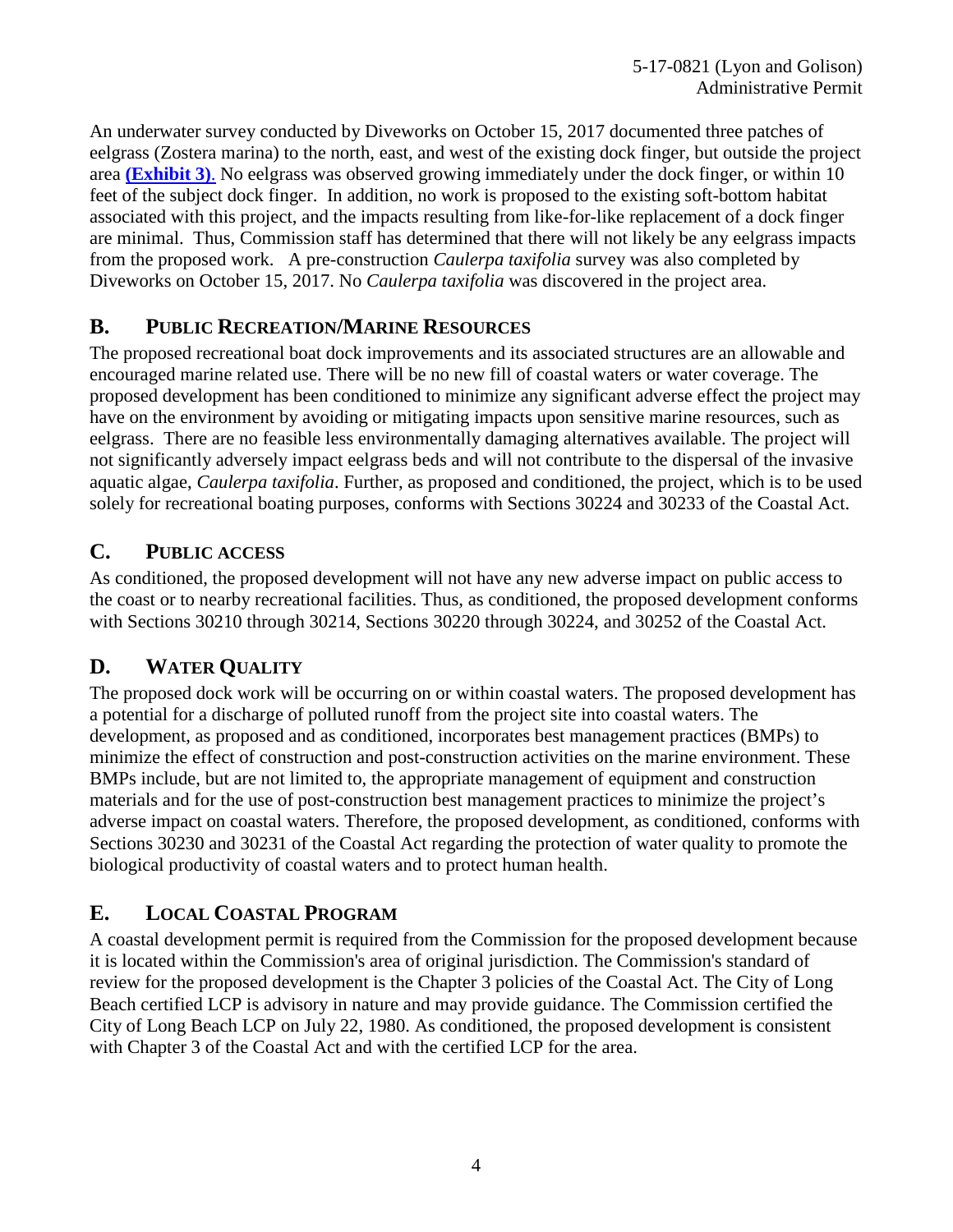# **F. CALIFORNIA ENVIRONMENTAL QUALITY ACT (CEQA)**

As conditioned, there are no feasible alternatives or additional feasible mitigation measures available that would substantially lessen any significant adverse effect that the activity may have on the environment. Therefore, the proposed project, as conditioned to mitigate the identified impacts, is the least environmentally damaging feasible alternative and can be found consistent with the requirements of the Coastal Act to conform to CEQA.

# **SPECIAL CONDITIONS:**

This permit is granted subject to the following special conditions:

### **1. Water Quality.**

- A. Construction Responsibilities and Debris Removal
	- (1) No demolition or construction materials, equipment, debris, or waste shall be placed or stored where it may enter sensitive habitat, receiving waters or a storm drain, or be subject to wave, wind, rain or tidal erosion and dispersion;
	- (2) Any and all debris resulting from demolition or construction activities, and any remaining construction material, shall be removed from the project site within 24 hours of completion of the project;
	- (3) Demolition or construction debris and sediment shall be removed from work areas each day that demolition or construction occurs to prevent the accumulation of sediment and other debris that may be discharged into coastal waters;
	- (4) Machinery or construction materials not essential for project improvements will not be allowed at any time in the intertidal zone;
	- (5) If turbid conditions are generated during construction a silt curtain will be utilized to control turbidity;
	- (6) Floating booms will be used to contain debris discharged into coastal waters and any debris discharged will be removed as soon as possible but no later than the end of each day;
	- (7) Non buoyant debris discharged into coastal waters will be recovered by divers as soon as possible after loss;
	- (8) All trash and debris shall be disposed in the proper trash and recycling receptacles at the end of every construction day;
	- (9) The applicant shall provide adequate disposal facilities for solid waste, including excess concrete, produced during demolition or construction;
	- (10) Debris shall be disposed of at a legal disposal site or recycled at a recycling facility. If the disposal site is located in the coastal zone, a coastal development permit or an amendment to this permit shall be required before disposal can take place unless the Executive Director determines that no amendment or new permit is legally required;
	- (11) All stock piles and construction materials shall be covered, enclosed on all sides, shall be located as far away as possible from drain inlets and any waterway, and shall not be stored in contact with the soil;
	- (12) Machinery and equipment shall be maintained and washed in confined areas specifically designed to control runoff. Thinners or solvents shall not be discharged into sanitary or storm sewer systems;
	- (13) The discharge of any hazardous materials into any receiving waters shall be prohibited;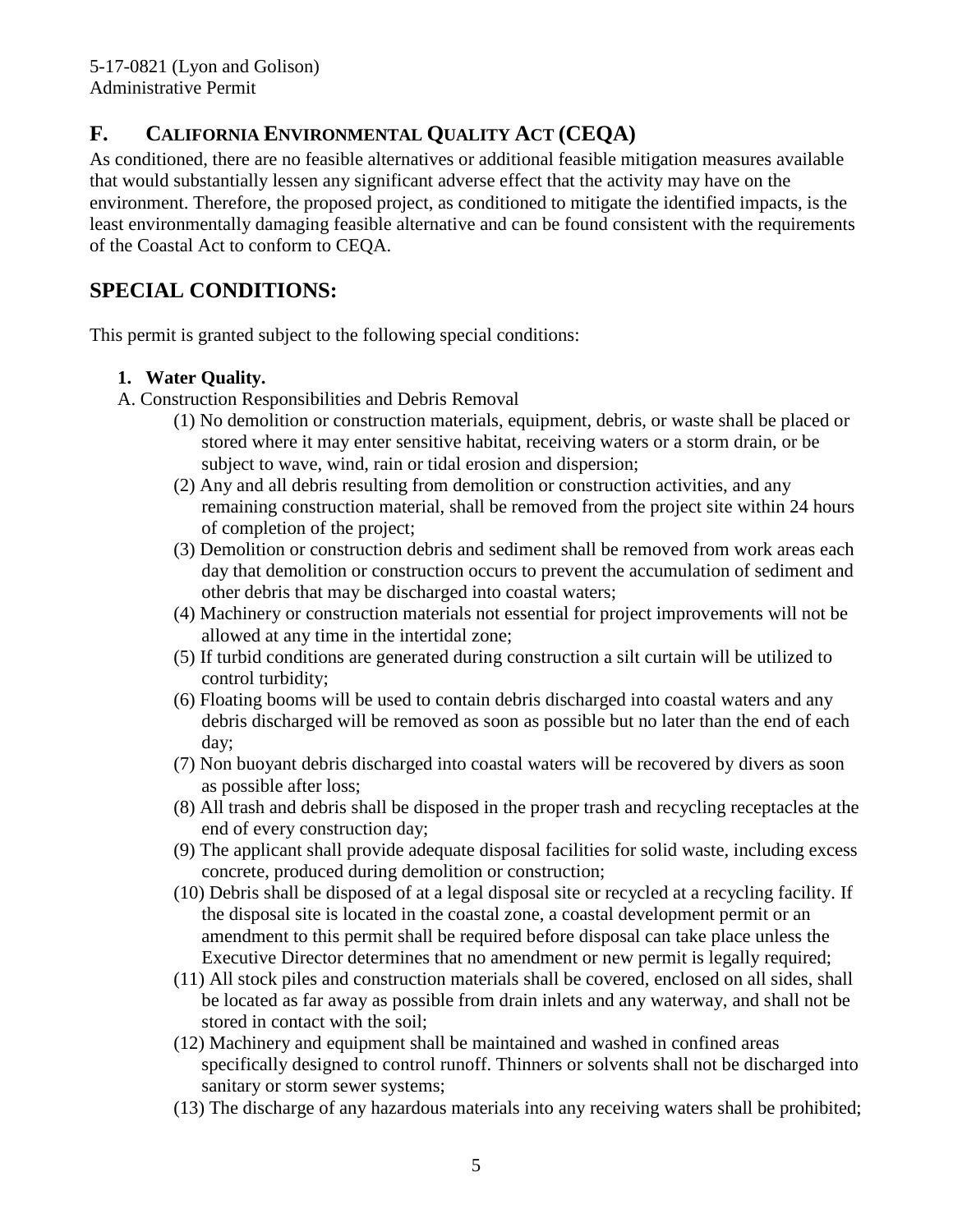- (14) Spill prevention and control measures shall be implemented to ensure the proper handling and storage of petroleum products and other construction materials. Measures shall include a designated fueling and vehicle maintenance area with appropriate berms and protection to prevent any spillage of gasoline or related petroleum products or contact with runoff. The area shall be located as far away from the receiving waters and storm drain inlets as possible;
- (15) Best Management Practices (BMPs) and Good Housekeeping Practices (GHPs) designed to prevent spillage and/or runoff of demolition or construction-related materials, and to contain sediment or contaminants associated with demolition or construction activity, shall be implemented prior to the on-set of such activity; and
- (16) All BMPs shall be maintained in a functional condition throughout the duration of construction activity.

#### B. Best Management Practices Program

By acceptance of this permit the applicant agrees that the long-term water-borne berthing of boat(s) in the approved dock and/or boat slip will be managed in a manner that protects water quality pursuant to the implementation of the following BMPs.

(1) Boat Cleaning and Maintenance Measures:

 a. In-water top-side and bottom-side boat cleaning shall minimize the discharge of soaps, paints, and debris;

 b. In-the-water hull scraping or any process that occurs under water that results in the removal of paint from boat hulls shall be prohibited. Only detergents and cleaning components that are designated by the manufacturer as phosphate-free and biodegradable shall be used, and the amounts used minimized; and

 c. The applicant shall minimize the use of detergents and boat cleaning and maintenance products containing ammonia, sodium hypochlorite, chlorinated solvents, petroleum distillates or lye.

(2) Solid and Liquid Waste Management Measures:

 a. All trash, recyclables, and hazardous wastes or potential water contaminants, including old gasoline or gasoline with water, absorbent materials, oily rags, lead acid batteries, anti-freeze, waste diesel, kerosene and mineral spirits will be disposed of in a proper manner and will not at any time be disposed of in the water or gutter.

(3) Petroleum Control Management Measures:

 a. Boaters will practice preventive engine maintenance and will use oil absorbents in the bilge and under the engine to prevent oil and fuel discharges. Oil absorbent materials shall be examined at least once a year and replaced as necessary. Used oil absorbents are hazardous waste in California. Used oil absorbents must therefore be disposed in accordance with hazardous waste disposal regulations. The boaters will regularly inspect and maintain engines, seals, gaskets, lines and hoses in order to prevent oil and fuel spills. The use of soaps that can be discharged by bilge pumps is prohibited; b. If the bilge needs more extensive cleaning (e.g., due to spills of engine fuels, lubricants or other liquid materials), the boaters will use a bilge pump-out facility or steam cleaning services that recover and properly dispose or recycle all contaminated liquids; and

 c. Bilge cleaners which contain detergents or emulsifiers will not be used for bilge cleaning since they may be discharged to surface waters by the bilge pumps.